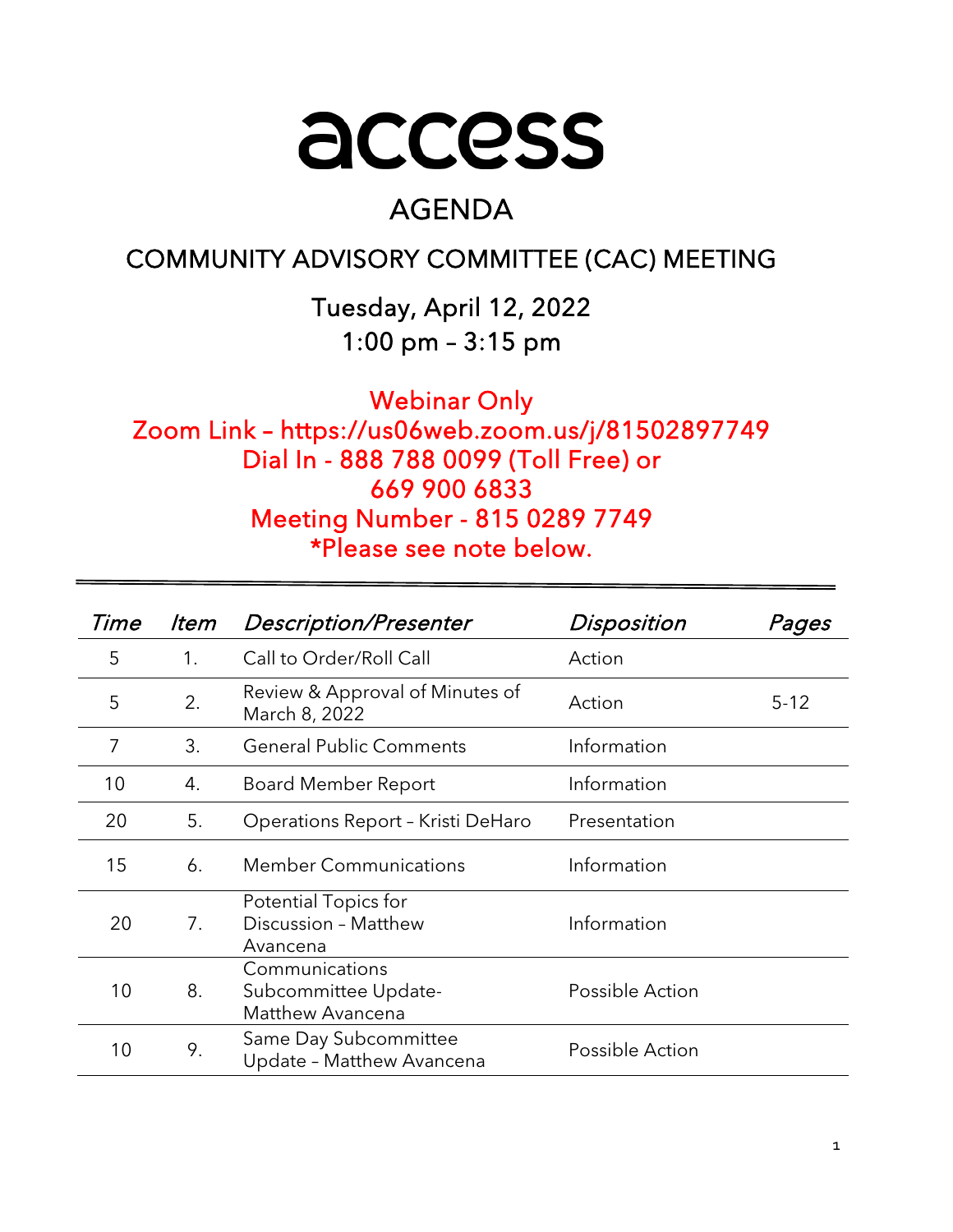|  | <b>Operations Subcommittee</b><br>Update - Matthew Avancena | Possible Action |
|--|-------------------------------------------------------------|-----------------|
|  | 11. Adjournment                                             | Action          |

Access Services does not discriminate based on disability. Accordingly, Access Services seeks to ensure that individuals with disabilities will have an equal opportunity to participate in the range of Access Services events and programs by providing appropriate auxiliary devices and services to facilitate communication. In determining the type of auxiliary devices and services for communication that will be provided, primary consideration is given to the request of the individual with disabilities. However, the final decision belongs to Access Services. To help ensure availability of those auxiliary devices and services you require, please make every effort to notify Access Services of your request at least three (3) business days (72 hours) prior to the meeting in which you wish to utilize those devices or services. You may do so by contacting (213) 270-6000.

Note: Access Services Community Advisory (CAC) meetings are held pursuant to the Ralph M. Brown Act [Cal. Gov. Code §54950] and are open to the public. The public may view and obtain all written information supporting this agenda provided both initially and supplementally prior to the meeting at the agency's offices located at 3449 Santa Anita Avenue, El Monte, California and on its website at [http://accessla.org.](http://accessla.org/) Documents, including Power Point handouts distributed to CAC by staff or CAC members at the meeting will simultaneously be made available to the public. Two opportunities are available for the public to address the CAC during a CAC meeting: (1) before a specific agendized item is debated and voted upon regarding that item and (2) general public comment. The exercise of the right to address the CAC is subject to restriction as to time and appropriate decorum. All persons wishing to make public comment must fill out a yellow Public Comment Form and submit it to the CAC secretary. Public comment is generally limited to three (3) minutes per speaker and the total time available for public comment may be limited at the discretion of the Chair. Persons whose speech is impaired such that they are unable to address the board at a normal rate of speed may request the accommodation of a limited amount of additional time from the Chair but only by checking the appropriate box on the Public Comment Form. Granting such an accommodation is in the discretion of the Chair.

The CAC will not and cannot respond during the meeting to matters raised under general public comment. Pursuant to provisions of the Brown Act governing these proceedings, no discussion or action may be taken on these matters unless they are listed on the agenda, or unless certain emergency or special circumstances exist. However, the CAC may direct staff to investigate and/or schedule certain matters for consideration at a future CAC Meeting.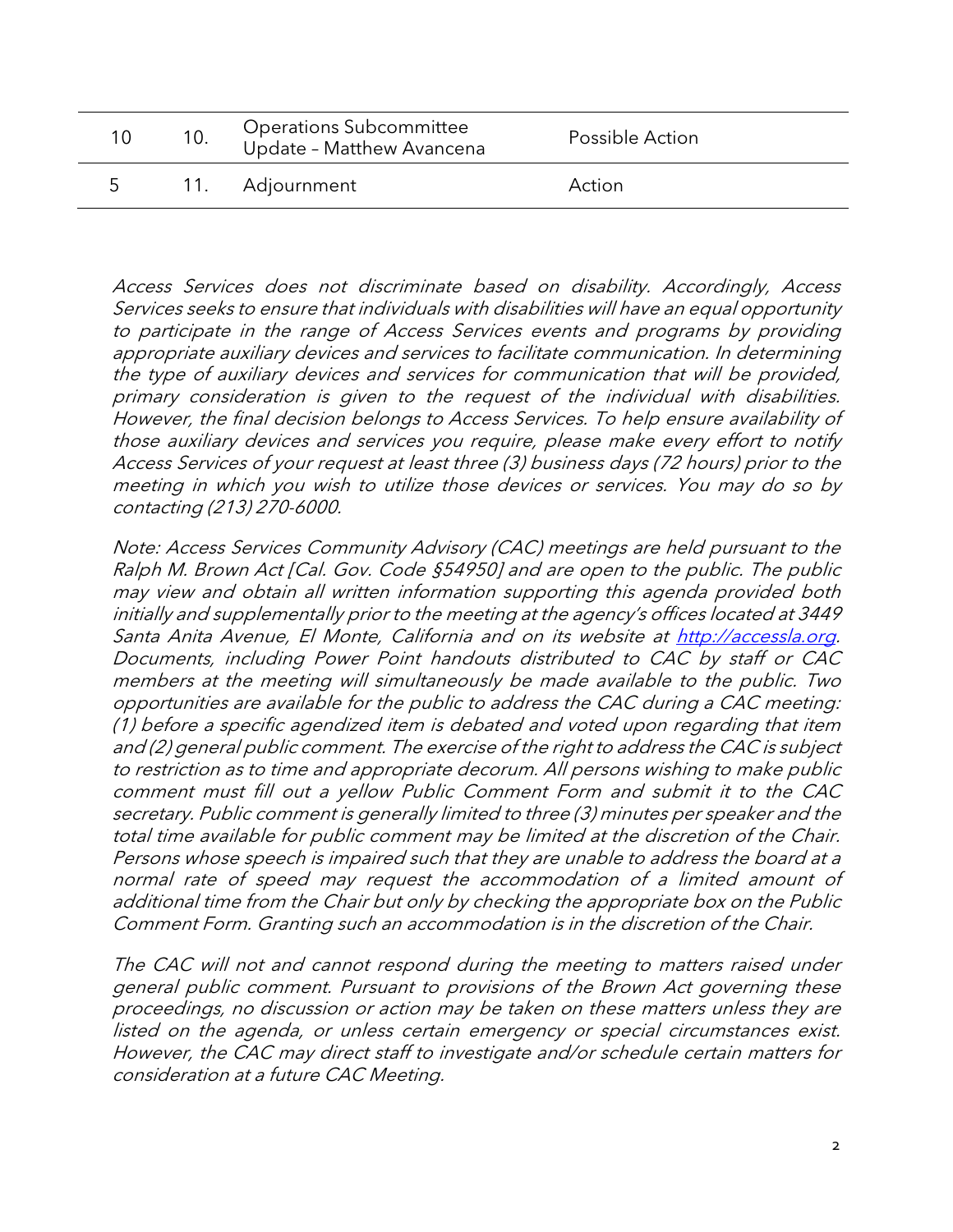## \*NOTE

## NOTICE OF ALTERNATIVE PUBLIC COMMENT PROCEDURES

Pursuant to temporary revised Brown Act requirements, CAC committee members will be participating via webinar. The public may submit written comments on any item on the agenda - 1) through email by addressing it to - [CAC@accessla.org](mailto:CAC@accessla.org) or 2) via US Postal mail by addressing it to - Access Services CAC Comments, PO Box 5728, El Monte CA 91734. Please include your name, item number and comments in the correspondence. Comments must be submitted/received no later than 10:00 am on Tuesday, April 12, 2022 so they can be read into the record as appropriate.

The public may also participate via the Zoom webinar link or by teleconference. Please review the procedures to do so as follows:

How to Provide Public Comment in a CAC Meeting via Zoom:

#### Online

1. Click the Zoom link for the meeting you wish to join. Meeting information can be found at: https://accessla.org/news and events/agendas.html. Make sure to use a current, up-to-date browser: Chrome 30+, Firefox 27+, Microsoft Edge 12+, Safari 7+. Certain functionality may be disabled in older browsers including Internet Explorer. You may also use this direct link - https://us06web.zoom.us/j/81502897749

2. Enter an email address and your name. Your name will be visible online while you are speaking.

3. When the Committee Chair calls for the item on which you wish to speak, click on "raise hand." Speakers will be notified shortly before they are called to speak. Mute all other audio before speaking. Using multiple devices can cause an audio feedback.

4. Please note that the "Chat" feature is not enabled during the meeting for general public attendees. If you cannot use the "raise hand" feature, the please submit a written comment as outlined above.

5. When called, please limit your remarks to three minutes. An audio signal will sound at the three-minute mark and the Chair will have the discretion to mute you at any point after that. After the comment has been given, the microphone for the speaker's Zoom profile will be muted.

Note: Members of the public will not be shown on video.

## By phone

1. Call the Zoom phone number and enter the webinar ID for the meeting you wish to join. Meeting information can be found at:

[https://accessla.org/news\\_and\\_events/agendas.html](https://accessla.org/news_and_events/agendas.html)

2. Dial (for higher quality, dial a number based on your current location):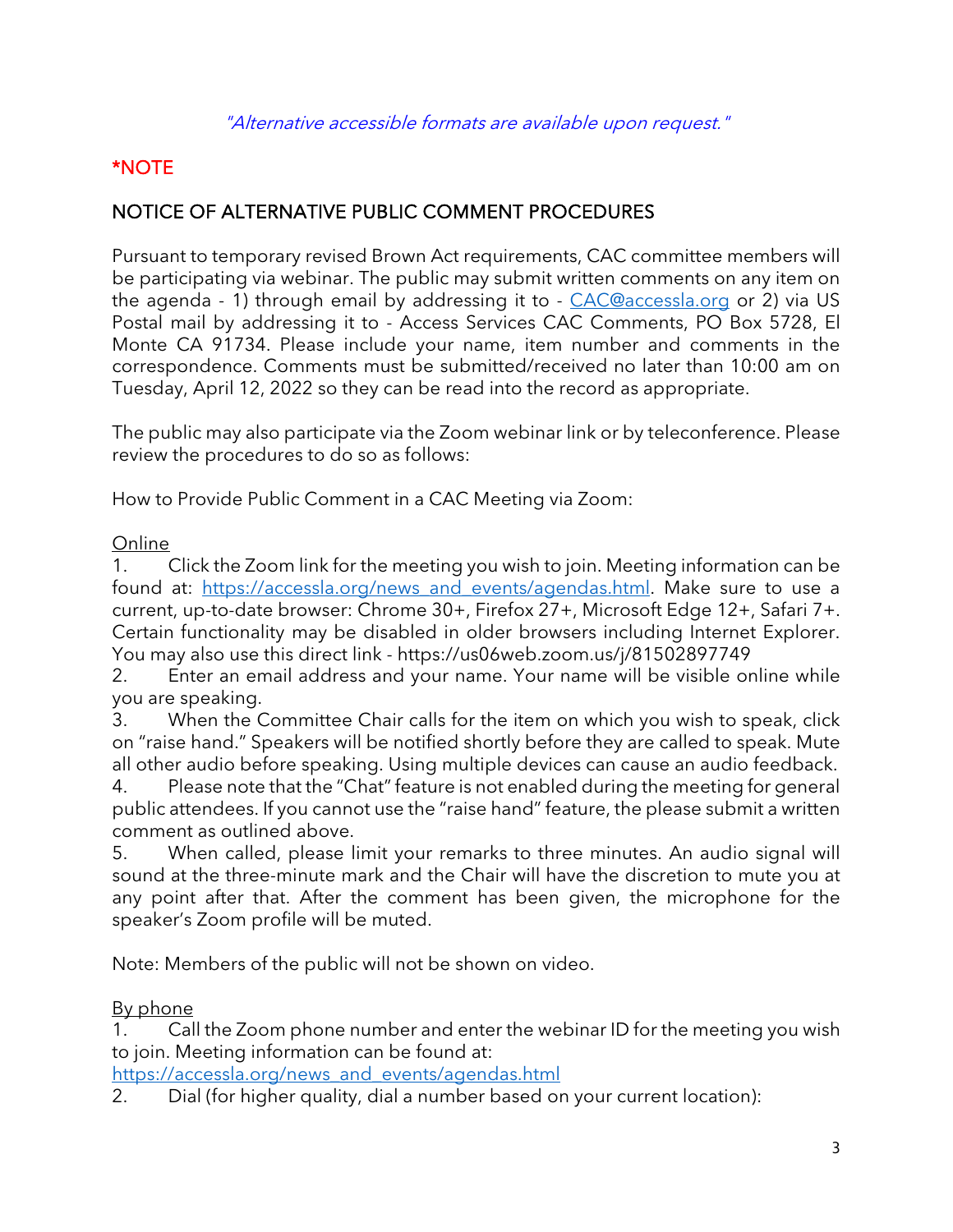US: +1 669 900 6833 or +1 253 215 8782 or +1 346 248 7799 or +1 301 715 8592 or +1 312 626 6799 or +1 929 205 6099 or 877 853 5247 (Toll Free) or 888 788 0099 (Toll Free) or 833 548 0276 (Toll Free) or 833 548 0282 (Toll Free) Webinar ID: 815 0289 7749

3. When the Committee Chair calls for the item on which you wish to speak, press \*9 to raise a hand. Speakers will be notified shortly before they are called to speak. Speakers will be called by the last four digits of their phone number. Please note that phone numbers in their entirety will be visible online while speakers are speaking.

4. When called, please state your name and limit your remarks to three minutes. An audio signal will sound at the three-minute mark and the Chair will have the discretion to mute you at any point after that. After the comment has been given, the microphone for the speaker's Zoom profile will be muted.

5. If you cannot use the "raise hand" feature, the please submit a written comment as outlined above.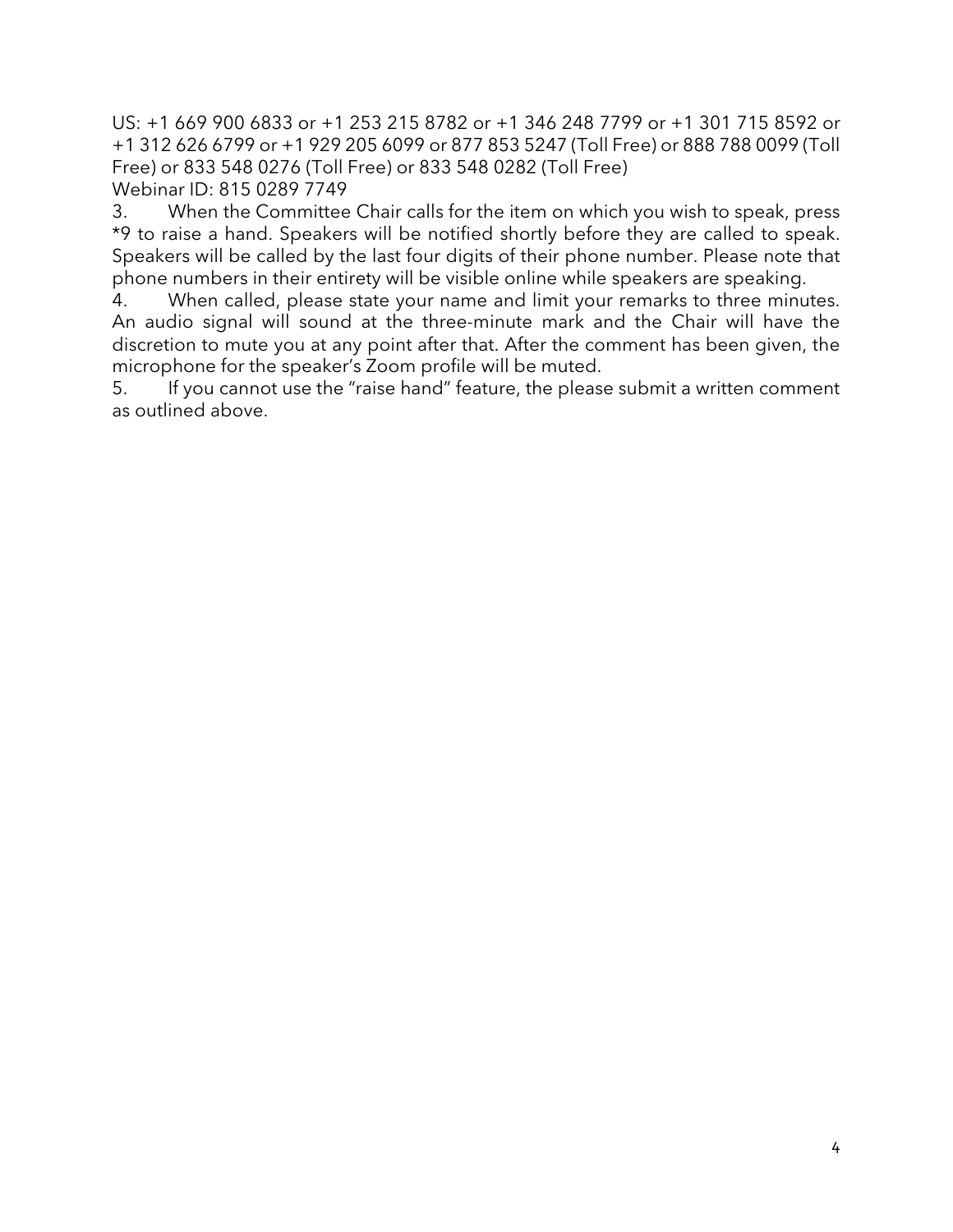ITEM 3

## **MINUTES**

Community Advisory Committee (CAC) Meeting March 8, 2022 1:00 pm – 3:15 pm

#### CALL TO ORDER

Chair Rachelle Goeman called the meeting to order at 1:03 p.m.

#### INTRODUCTIONS

CAC Members Present: Chair; Rachele Goeman, Vice-Chair; Gordon Cardona, Maria Aroch, Yael Hagen, Terri Lantz, Kimberly Hudson, Bhumit Shah, Scott Barron, Michael Arrigo, Olivia Almalel.

CAC Members Not Present: Michael Conrad, Jesse Padilla, Wendy Cabil

Board Members Present: Theresa DeVera

Access Services Staff Present: Matthew Avancena, Veronica Guzman-Vanmarcke, F Scott Jewell, Art Chacon, Karina Abrica, Susanna Cadenas, Josh Southwick, David Foster, Mike Greenwood, Rycharde Martindale.

#### Guests Present: None

#### REVIEW & APPROVAL OF MINUTES

Chair Goeman asked for a motion to approve the February 8, 2022 minutes.

Motion: Member Hudson Seconded: Member Arrigo Abstained: Member Hagen, Shah, Almalel Motion: Passed

#### GENERAL PUBLIC COMMENTS

Jan Johnson made a public comment by stating that she was present.

#### BOARD REPORT

Director DeVera gave the report by stating that they held a Board meeting in February where they welcomed two new CAC members. The Board approved the extension of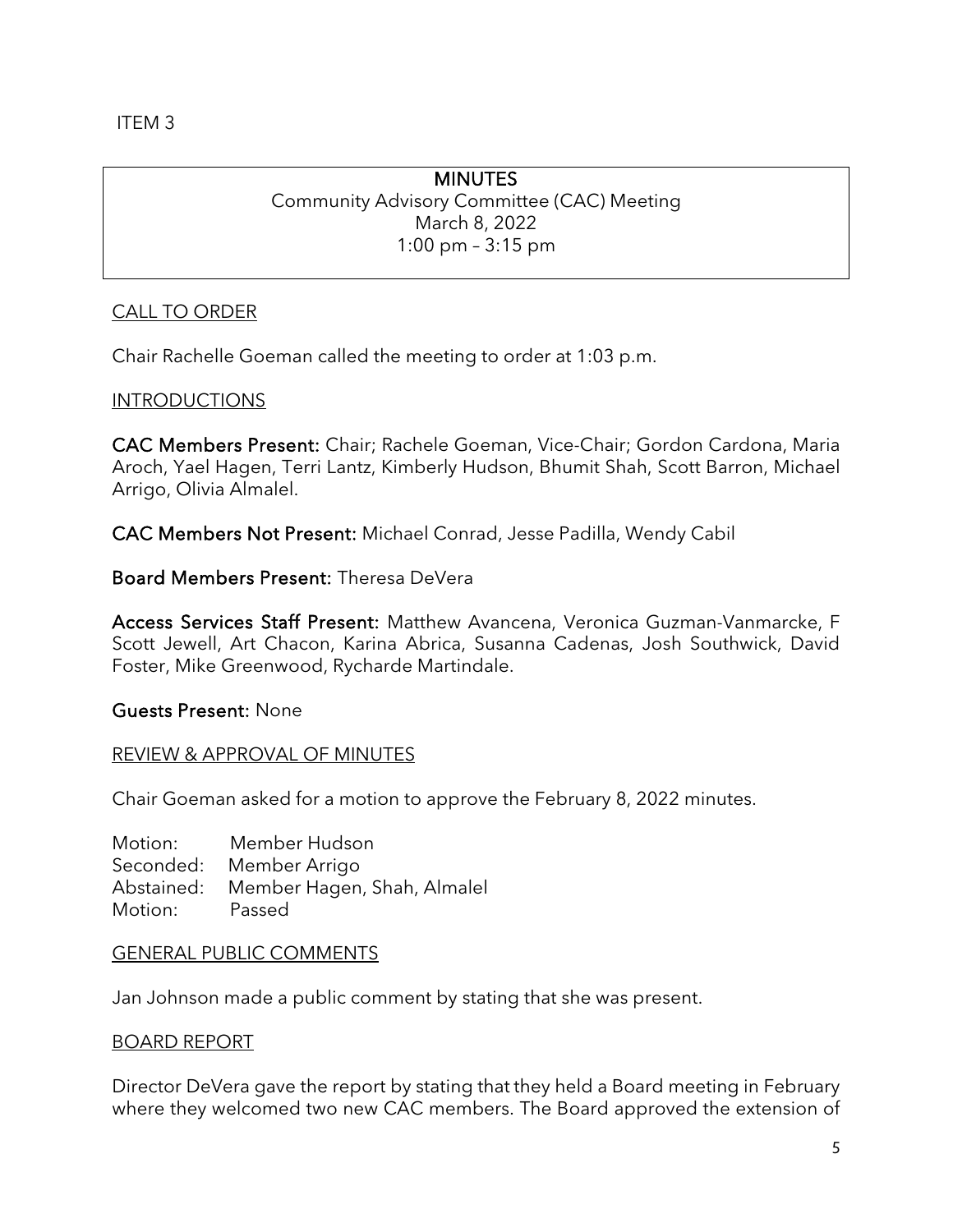terms to increase funds for mail service. The Board also approved to increase funds for legal services. They approved the rate table for the eligibility contract and had an update on Customer Service and Operations.

#### NEW FARE COUPONS UPDATE

Chief Marketing and Creative Officer, Josh Southwick and Customer Relations Manager, Susanna Cadenas presented on this item. They spoke about the coupon book changes and received feedback from the other members.

#### MEMBER DISCUSSION

Member Hagen made a comment by stating that on the flyer it says they only use the flex coupon in Santa Clarita and Antelope Valley. She finds that absurd since there are two programs that ask for the same denomination of payment throughout the County. They should be able to be used on the "Access to Work" and "Parents with Disabilities" programs and this should be corrected in the flyer. She thought there had to be a tactile differentiation on the flex coupon versus the base coupon. She thought the plus coupon is smaller in size and that is how it was differentiated.

Chair Goeman responded that was not the case and it wasn't discussed at the previous meetings. During the CAC meeting they decided to have the smaller coupon book to have a notch to differentiate it. It was discussed with all CAC members during a meeting.

Susanna Cadenas responded that concerning the wording for the coupon sales, the coupon itself is equivalent to \$2. Technically they can use it for other services, like Access to Work or Parents with Disabilities, as long as the cost is \$2. She also stated that they can also be used in combination with other trips. They are not necessarily marketing them for those programs because if there are any changes in the future, they don't want to give out misinformation.

Member Hagen made a comment by asking they change the wording, because it is misleading. She believes the people in the San Fernando Valley, for instance, would think that they are not able to use the \$2 coupon. She was also hoping they could consider having more distribution sites, like independent living centers or senior centers, places where people can go within their communities and neighborhoods to be able to purchase coupons.

Susanna Cadenas responded there were locations that purchase coupons for their participants. They have ADHC's that purchase them, regional centers that purchase them for their participants then they distribute them. She agrees there are only limited locations they have for in person purchase. Member Hagen asked if that could be added to the flyer. Susanna responded they would take down the suggestion. Member Hudson made a comment by stating that it takes a while to receive the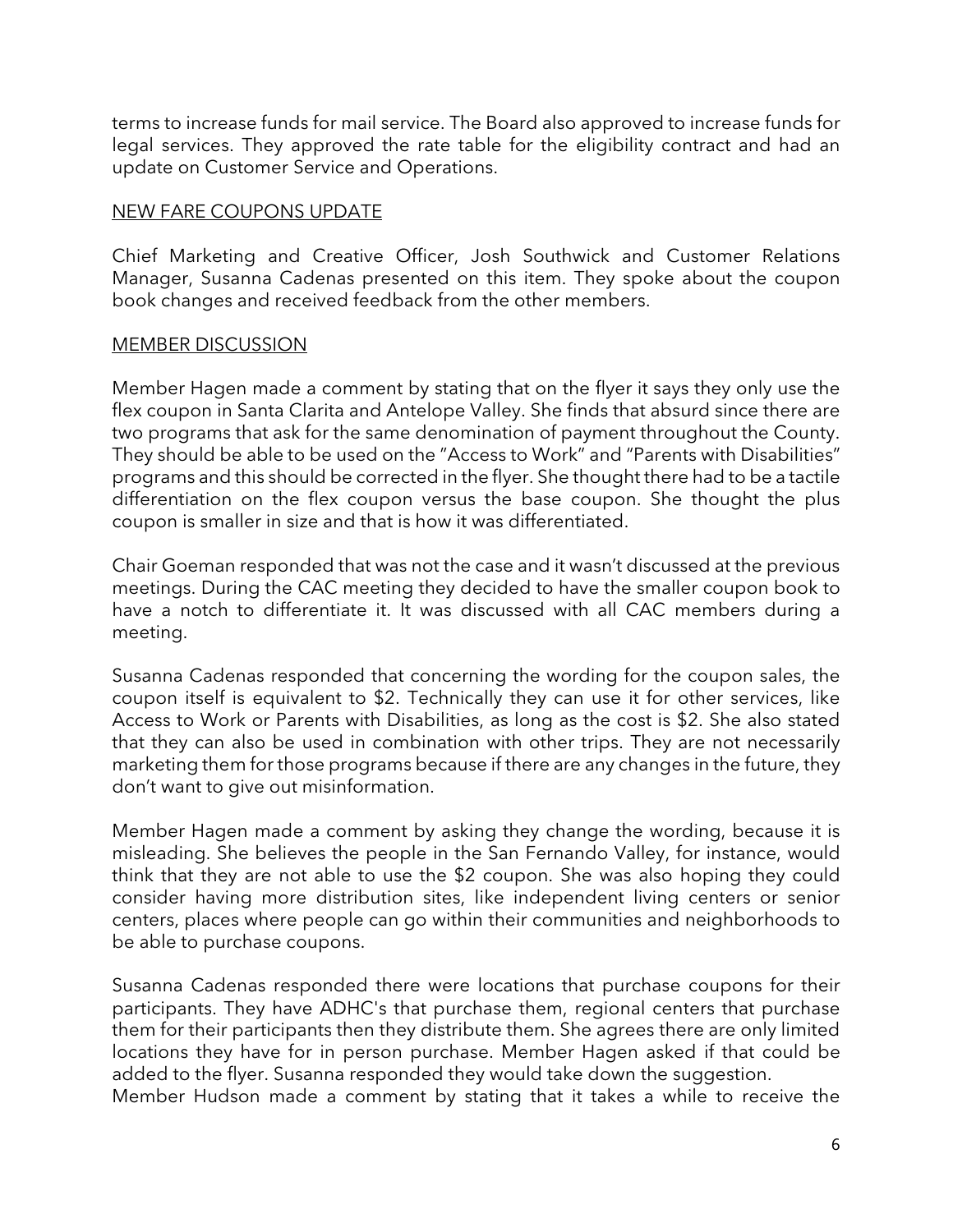coupons via mail. She was wondering if they have a quicker more convenient way to purchase coupons. Susanna Cadenas responded that the online orders are processed very quickly and via mail it does take longer because there is only one person working on them. The most it takes is 10 days and there are a number of locations that sell coupons.

Member Lantz made a comment by asking Susanna Cadenas to repeat the three inperson locations. She also asked if they can purchase it from those three locations and she can purchase it through Access by mail. She asked what the third location was and they responded it was Pomona Valley Transportation Authority.

Susanna Cadenas stated that they would be happy to partner with other municipalities to sell coupons but they don't make any money out of selling them and therefore don't want to sell them.

Member Arrigo made a comment by stating that he likes the color and the size differentiation. However, he agrees with the previous committee members, that there should be more outlets to sell coupons. He was wondering if they could give out a whole coupon book for free to the riders as an incentive to buy more.

Chair Goeman asked what the size difference was between the ones for \$2.75 that they have now and the new ones. Matthew Avancena responded that the size difference was shorter in width and length. She also asked if the coupons were going to be good indefinitely because there are some riders that bought many. She asked if the design and color combo has remained the same. Josh Southwick responded it had and the distribution will begin in April.

Member Barron made a comment by asking if there would be a digital coupon in the future. Matthew Avancena responded by stating that would not be possible but Apple pay and paying through the Where's My Ride app is something being considered.

Member Almalel asked if they would be able to see the new coupon books before they are distributed so that she and some of her colleagues could handle them. Susanna stated they would be sending some coupon books to the CAC members to look at.

Vice Chair Cardona made a comment by asking if they needed to change the wording on the website and asked when the new flex coupons would be available. Susanna responded it would be available in mid-April.

Member Hagen asked if it would be possible to do standing orders for coupons each month, kind of a subscription. This way, they don't have to reorder each time. Susanna Cadenas responded they would look into it.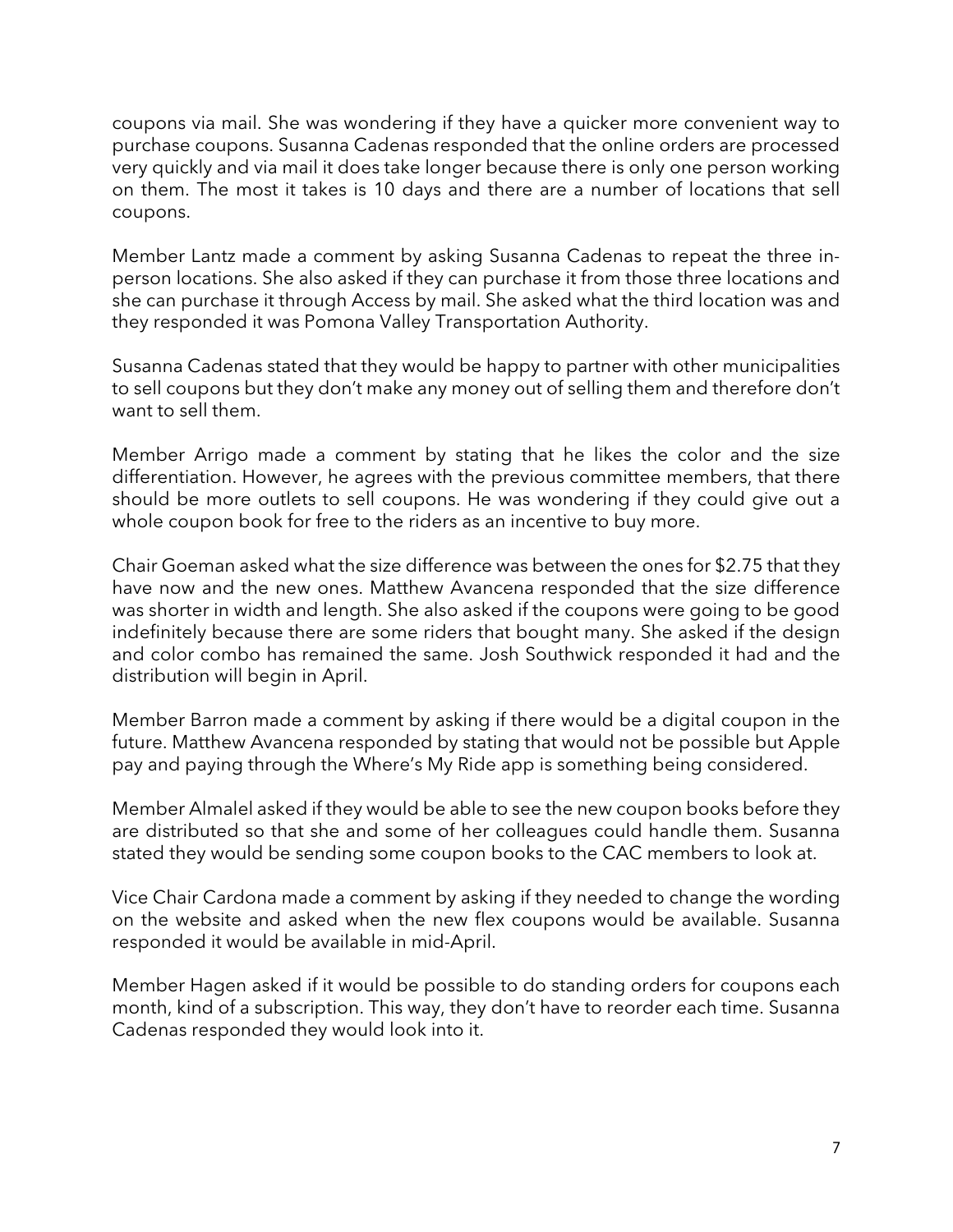#### ELIGIBILITY UPDATE

Eligibility Manager, David Foster presented on this item. He gave an update and explained about the over the phone evaluations.

#### MEMBER COMMUNICATION

Member Lantz stated there was a new COVID variant that they've discovered, and wondered if they should have another variant that hits if they have an emergency plan in place. David Foster responded by stating that there is something in place. It's a matter of changing in-person assessments, and canceling the transportation, to phone appointments, which the customers do not mind. They just give the service provider enough notice so they can make those changes.

Member Hagen made a comment by stating that she has a tremendous amount of concern about someone going into their appointment and they don't have any symptoms but might have a fever not having to do with COVID. There are riders with spinal cord injuries and with neurological disabilities that cannot easily regulate their temperature. She is concerned that if they are going to ask people to have another way of transporting themselves home, they will have these kinds of situations where they might have trouble returning home. The evaluation center is not central at all. She believes it is not accessible, not only to public transportation, but it is difficult to find.

David Foster responded that in terms of temperature screening are factors that will be evaluated on a case by case basis. In December where we saw 600 to 800 people, they didn't have any instances of elevated temperatures or anyone presenting with an illness. During the pandemic, it was not possible for Access to locate a non-emergency medical provider that would commit to transporting people that were COVID positive. They do have a list of non-emergency medical that they can refer the customer to. They can also facilitate for them by contacting someone to assist them in getting a ride home. If someone presents themselves by stating they tested positive there is a protocol to be followed.

Member Hagen made a comment by stating that temperature isn't the answer to that. In a case by case basis, what expertise do these individuals who make these decisions have when it comes to that? She would like to know if the individuals who assess people are trained. David Foster responded that they are trained.

Vice Chair Cardona made a comment by stating that he doesn't understand why people with permanent disabilities have to renew. He also asked if the drivers take the passenger's temperature prior to boarding, rather than at the site. David Foster responded that they have to renew it every three years just by filling out the form so they do not have to go through the whole evaluation process again. They do have this in place so that they can make sure the rider is still using the service.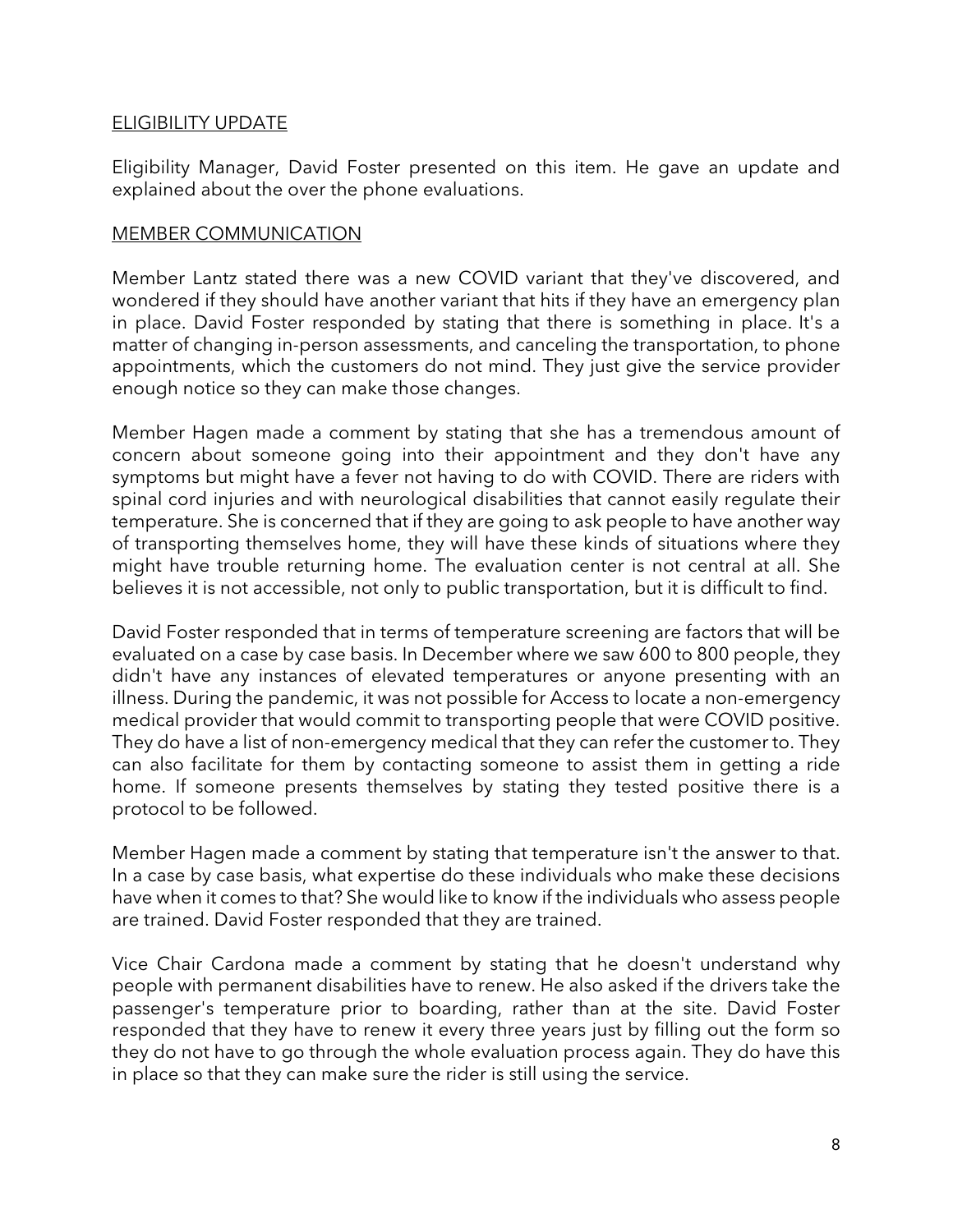Chair Goeman made a comment by asking why people who are visual impaired aren't given a paper card with their ID that has their information on it. Unfortunately, not everybody that's blind has people who can help them. It would be a lot easier if with the new IDs they could get a card with braille on it that has their information. David Foster responded that was one of the things they we were working on in the revised version of 2.0. A better connection between alternative format requests in the customer's file and how those get produced on a case by case basis.

Member Hagen responded they would be able to have a plastic sleeve to keep both cards together.

Member Hudson made a comment by stating that maybe times have changed but in the past there were long wait times. She doesn't like to sit with a lot of people while waiting so long. She asked if there was an arrangement of seating to give people more space. David Foster responded they are bringing in less people than usual and they do warn everyone how long it takes to give them notice. He also stated that they have about 40 people in an 8 hour day and no more than 10 people in the waiting area at a time.

Member Hudson asked if there was a possible solution of having Zoom interviews instead. David Foster responded that the option is via phone because not everyone has access to a computer.

Member Lantz made a comment on Vice Chair Cardona's question about eligibility and needing to go through a full eligibility process again if they have a permanent disability. She believes that they could get this process a lot more reasonable for potential riders especially during the times of COVID. David Foster responded that they do not have to go in to do the full eligibility process to renew. Member Lantz responded that she knows people that are asked to go in to be reevaluated again in some situations.

Member Almalel made a comment by suggesting that people going in person for evaluation should probably be asked to self-test beforehand just to be sure they don't have COVID. This way, they have more assurance that they are not infected.

Member Hagen asked to agendize the subject of auto renewal for the riders.

#### OPERATIONS UPDATE

Operations Service Monitor, Karina Abrica presented the Operations report by going through the KPIs and statistics. She also presented on some highlights for the month. She stated the transition with new contractor, First Transit, has been going smoothly. She thanked the cooperation and commitment of the outgoing contractor towards a smooth changeover. Antelope Valley region driver, Dalia Mayen was featured in Access Behind the Scenes newsletter for driving nearly 400,000 safe vehicle miles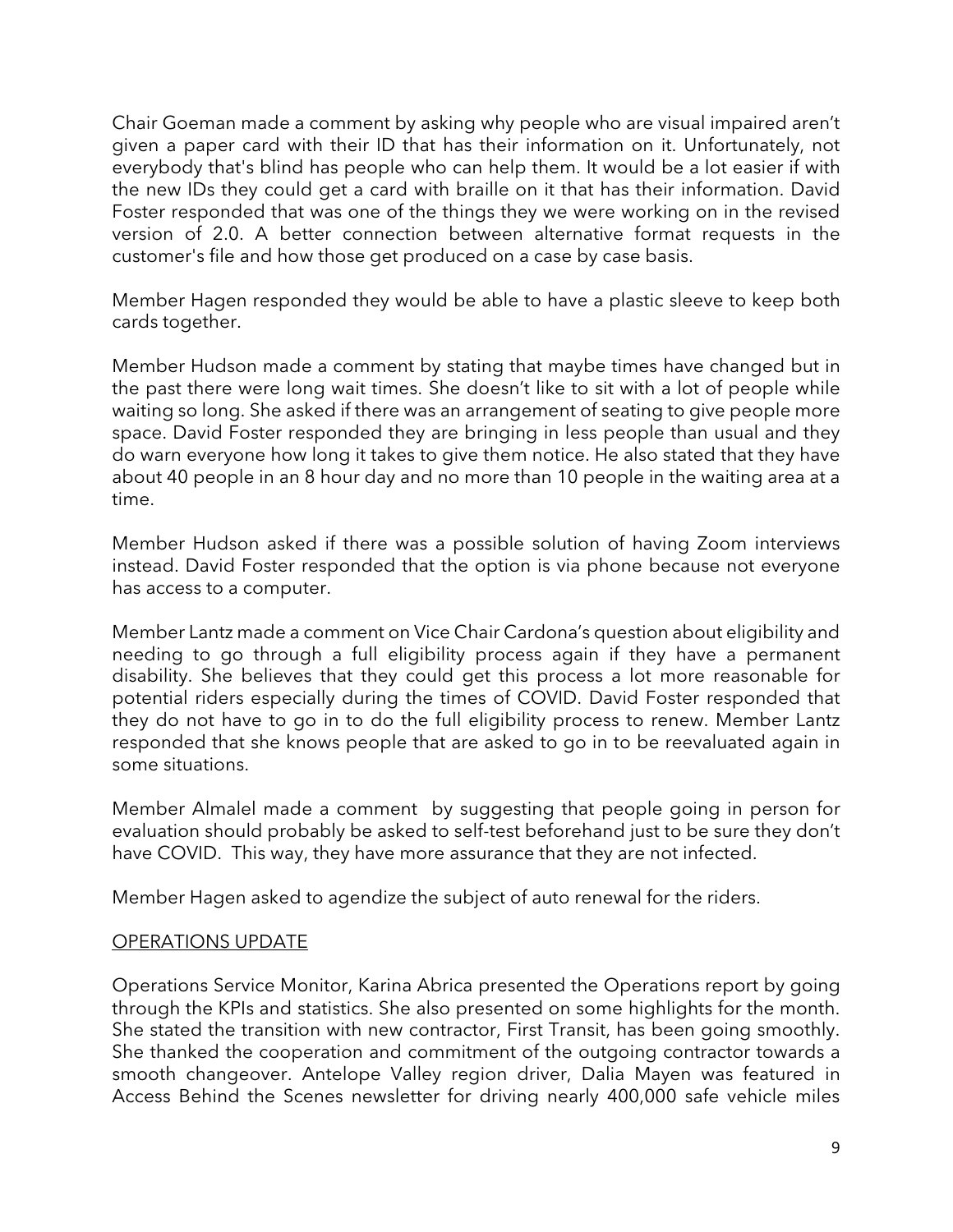without preventable collisions or other disqualifying events, such as running a red light or a stop sign. She stated that her secret is keeping distance from the vehicles ahead of her.

#### MEMBER DISCUSSION

Member Hagen asked if in the reporting regarding the transfer trips, there was no changes since she had trouble hearing her. Karina Abrica responded that it was just a transfer trip overview. She stated the amount of ridership was increasing.

Vice Chair Cardona made a comment by stating that for some, Zoom with chat is easier than using the phone. He also asked if the transfer trips could be booked through online reservation system. Karina responded it was not possible yet.

#### MEMBER COMMUNICATIONS

Member Arrigo made a comment by remind everyone to turn back the clocks.

Member Aroch thanked everyone for their time and looks forward to next month.

Member Hudson made a comment by stating that she is enjoying being on the committee and she learned a lot from the meeting.

Member Shah made a comment by stating that it was a great meeting and wants to make sure all of the forms of communication are accessible. It would be great to have a detailed discussion to ensure they are taking steps to modernize.

Member Hagen agreed with Member Shah with being able to provide accessibility to everyone.

Member Lantz thanked all the staff and thanked all the participants in making Access better.

Member Almalel stated she was grateful for everything. She apologized for missing the last meeting as her work is short staffed. She stated they are having an event April 30 and May 1 in Santa Clarita with many sport activities.

Vice Chair stated that Access did a great job at the Abilities Expo and he is happy to be back to attending meetings.

Chair Goeman stated that she wanted to thank everybody for joining the meeting and for the presentations that were so informative. Michael Conrad said he will definitely be at the April meeting and hopes they continue to have good meetings like this one.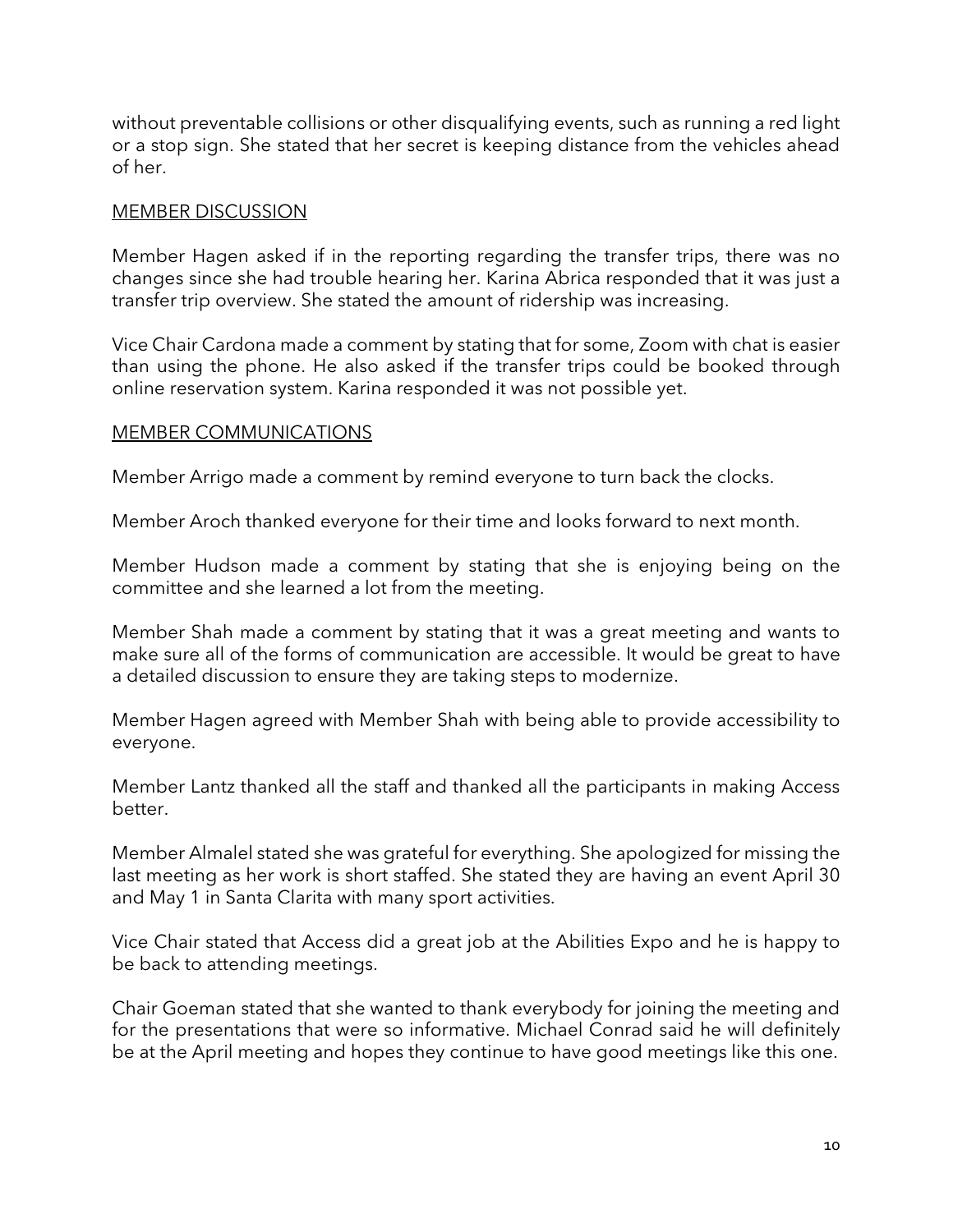#### RIDER EDUCATION: POTENTIAL TOPICS

This item was presented by Director Planning and Coordinating, Matthew Avancena concerning the future topics for would they like the staff to consider as a short video or flyer on how to educate riders and how to use the service.

#### MEMBER DISCUSSION

Member Hagen made a comment by asking to utilize the where's my ride app.

Chair Goeman asked for a video on the process of ordering coupons on the website because it is very confusing.

Member Lantz suggested they hear from committee members of these topics if there is something they feel is more meaningful than other topics.

Chair Goeman also made a comment by stating that making the online reservations is self-explanatory but maybe some people would have trouble doing it as well as using the Access website.

Member Shah made recommendation by discussing how to use fixed route and what grants are out there. They should train people how to use paratransit.

Member Arrigo made a comment by stating that they should create a video to promote the CAC and be the voice of the community.

Member Hagen made a comment by stating that they are looking for priority or urgent topics they want to distribute to the riders. Chair Goeman responded that it should be using the online services.

Vice Chair Cardona made a comment by stating that they should educate people about other transportation options, like Dial a Ride. He notices many people traveling within their city limits. If they use the local services, it would free up Access for longer trips and maybe fewer ride shares. Member Hagen stated that many of these agencies already have their own promotional videos that maybe they can upload on the Access website.

Member Lantz suggested one of applying to Access and also on eligibility to be able to make their case. It should be a topic on top of the list.

#### COMMUNICATIONS SUBCOMMITTEE UPDATE

Director of Planning and Coordination Matthew Avancena gave updates on this subcommittee. He stated that they discussed reaching out and getting the suggestions for topics. Member Hagen added that they also discussed they would have both